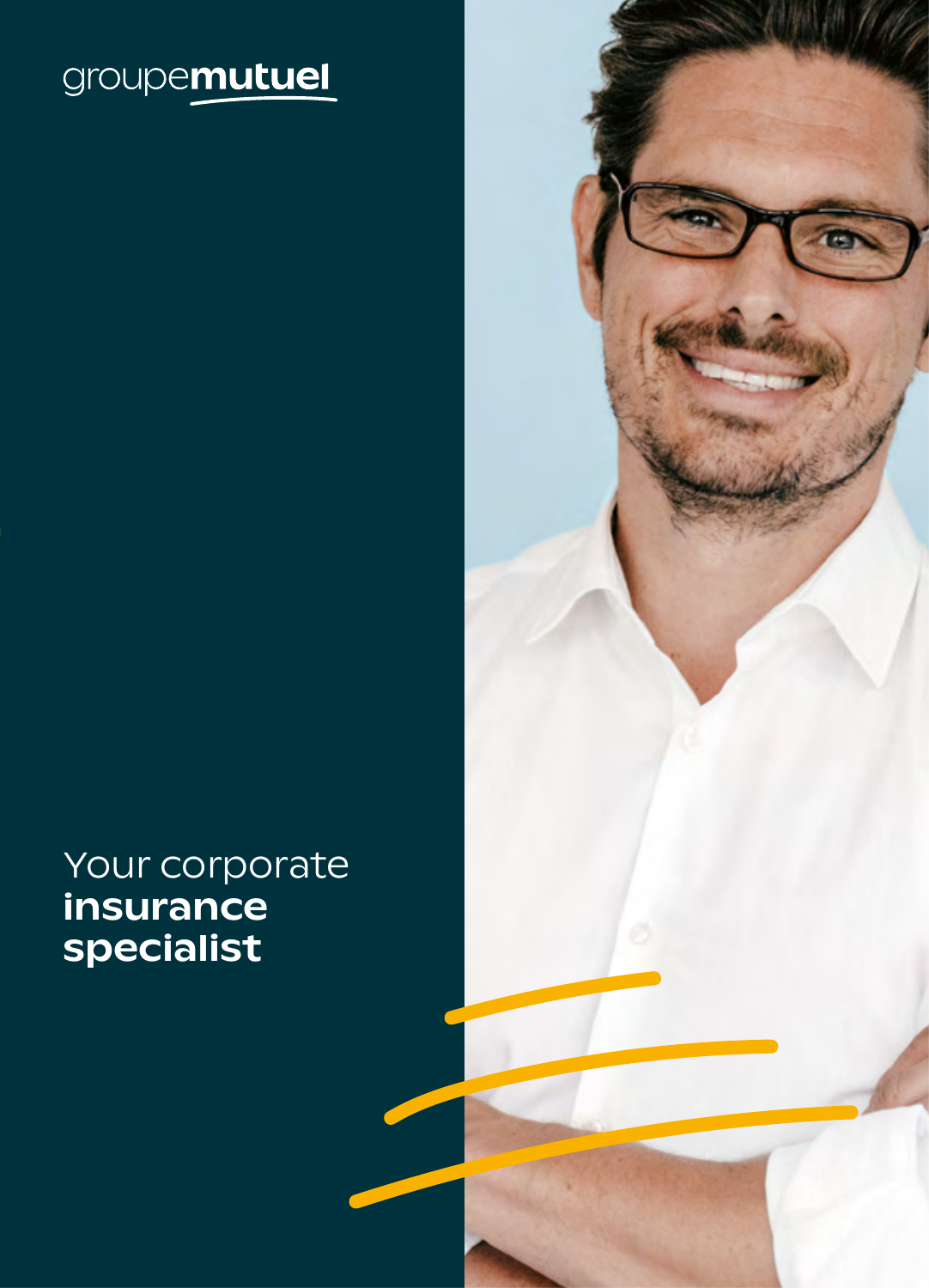#### Groupe Mutuel

# Protecting you in every way

### S Groupe Mutuel is the only multiline personal insurer in Switzerland

What does this mean? It means that we are able to respond to the population's two major concerns : health and personal risk.

Our insurance products, information and advice, designed both for individuals and companies, as well as for the population as a whole, allow us to guarantee security and peace of mind for all.

By placing individuals at the heart of our business, we aim to create and maintain a strong bond with our insured persons.

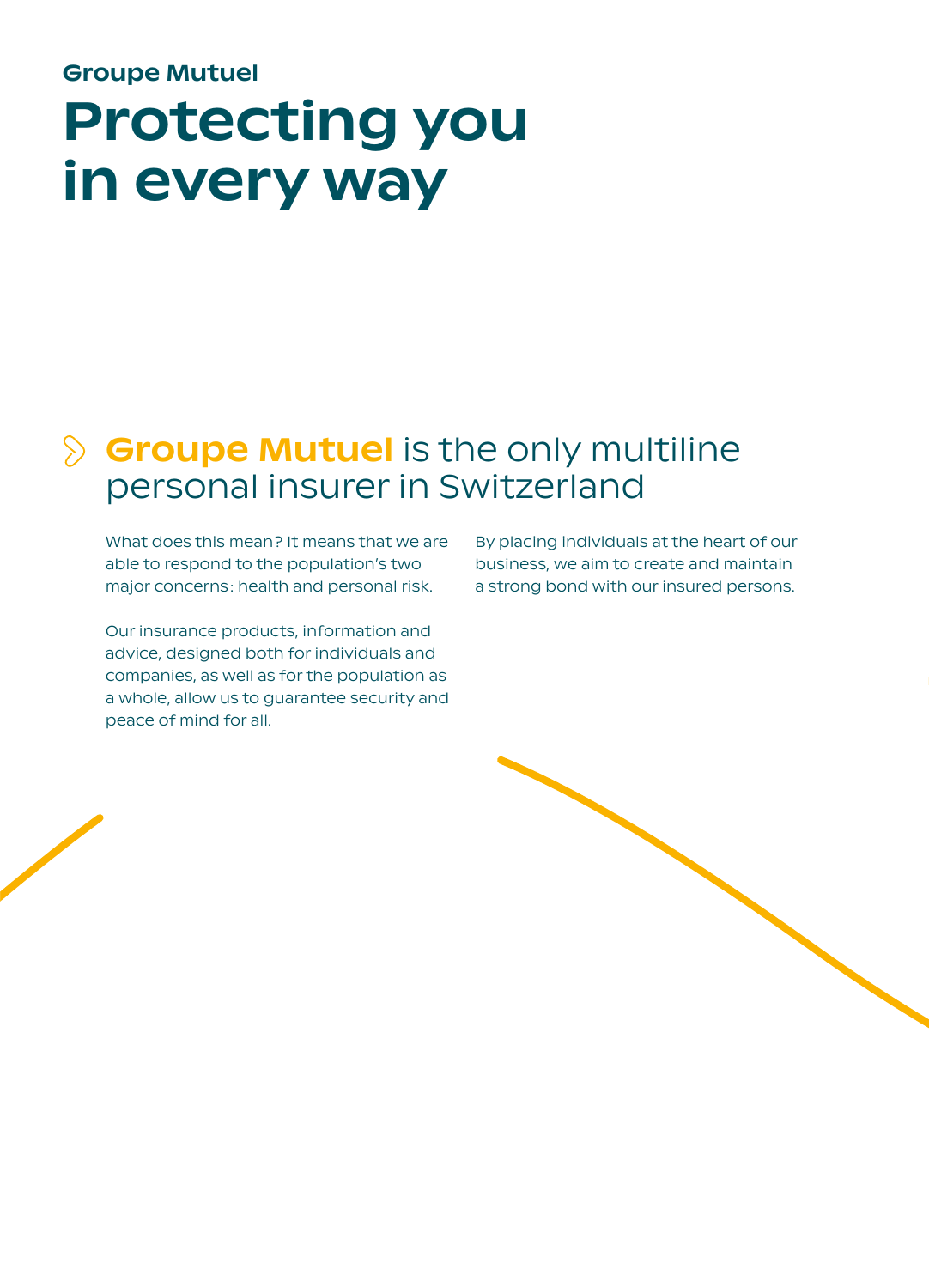#### Groupe Mutuel

# By your side, every day, no matter what happens

### Listening to you, getting to know you and providing you with support

Because there are as many types of organisations as there are companies, we believe that listening to people and getting to know them is paramount.

Caring, proactivity and responsibility drive our approach and reflect the respect and solidarity we have for our insured persons.

Our focus on individuals drives us to offer innovative, personalised and comprehensive solutions, and to always anticipate the future needs of each company.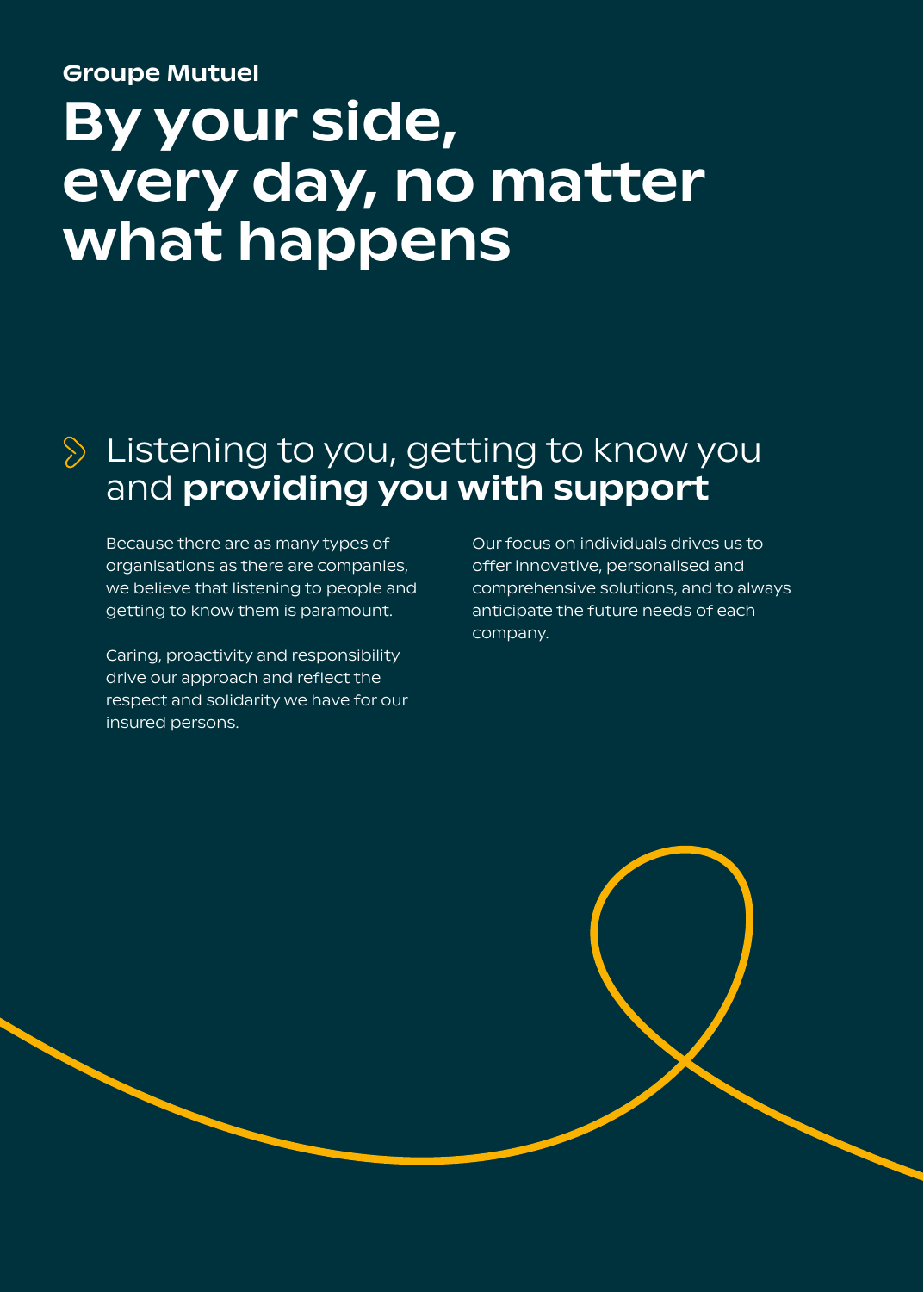## Groupe Mutuel **Corporate**

### Quality services

**Groupe Mutuel offers a full range of** personal insurance solutions for companies. you may therefore benefit from the know-how and expertise of true professionals.

#### $\Diamond$  Your advantages

- 1. The management of your personal insurance rests in the hands of a true expert.
- 2. Flexible and customised insurance solutions to suit your specific needs.
- 3. Dynamic and interactive commercial services with our online offers platform ePremium Business. Depending on your request, the time required to process your offers may be reduced to 48 hours.
- 4. Call upon a dedicated account manager who will ensure regular follow-up of your contracts.
- 5. Our **CorporateCare** programme will help you achieve three essential objectives in order to increase the productivity of your human capital:
	- Monitor each case of incapacity for work to reduce the length of absences
	- o Contain absences to increase employee presence
	- <sup>o</sup> Support prevention to **increase your teams'** performance.
- 6. Contact our in-house specialists:
	- o **Designated claims managers** to monitor the recovery process and return to work of absent employees
	- Case managers for the follow-up and rehabilitation of long-term absent employees
	- A réseau network of medical advisors and experts in the assessment of capacity for work
	- A unit to combat fraud for contentious cases
	- o **CorporateCare** specialists to provide advice on absence management, accident prevention or the promotion of corporate health.
- 7. Our **Extranets:** 
	- Secure online notification of absences. Delegate data entry to the person suffering from the incapacity for work or to other members of your organisation.
	- o Manage efficiently your cases of incapacity for work due to illness or accident as well as your **occupational benefits'** contract by accessing your data at any time.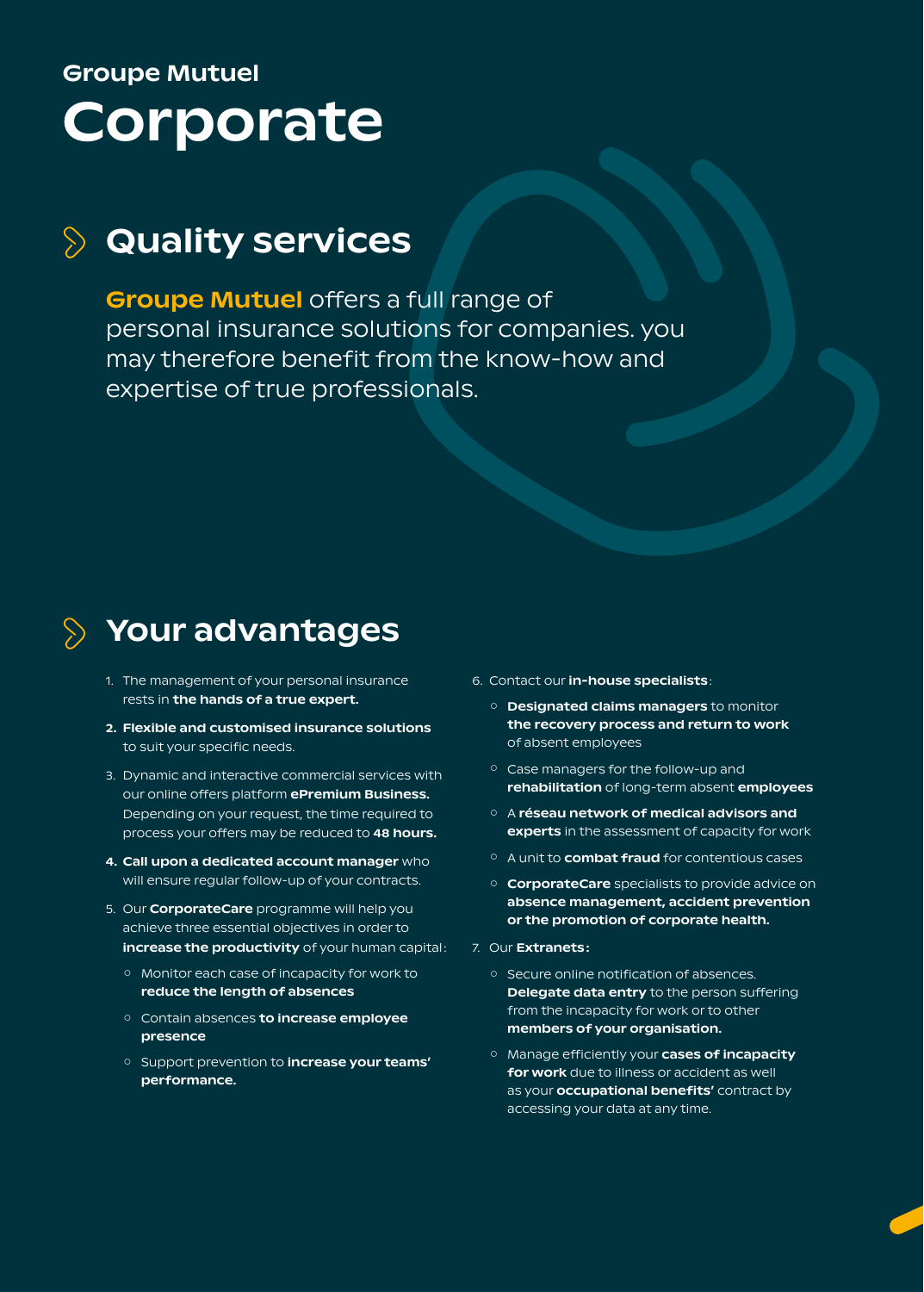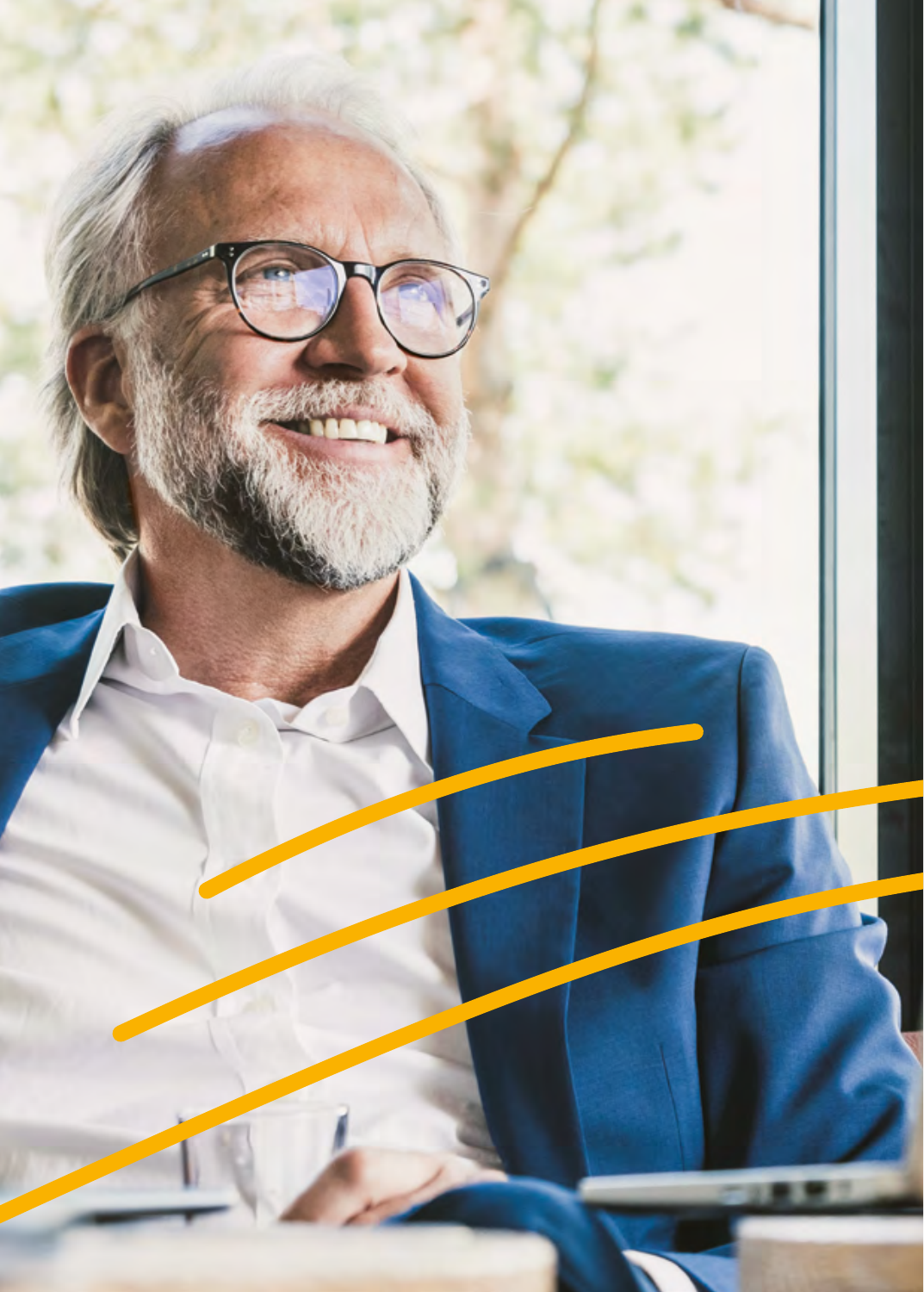# Customised insurance solutions

Groupe Mutuel brings together several  $\sum$ independent companies active in health and accident insurance, as well as life, patrimony and corporate insurance (daily allowance, accident insurance, occupational benefits and supplemental health insurance ).

Find out more about our extensive range of benefits.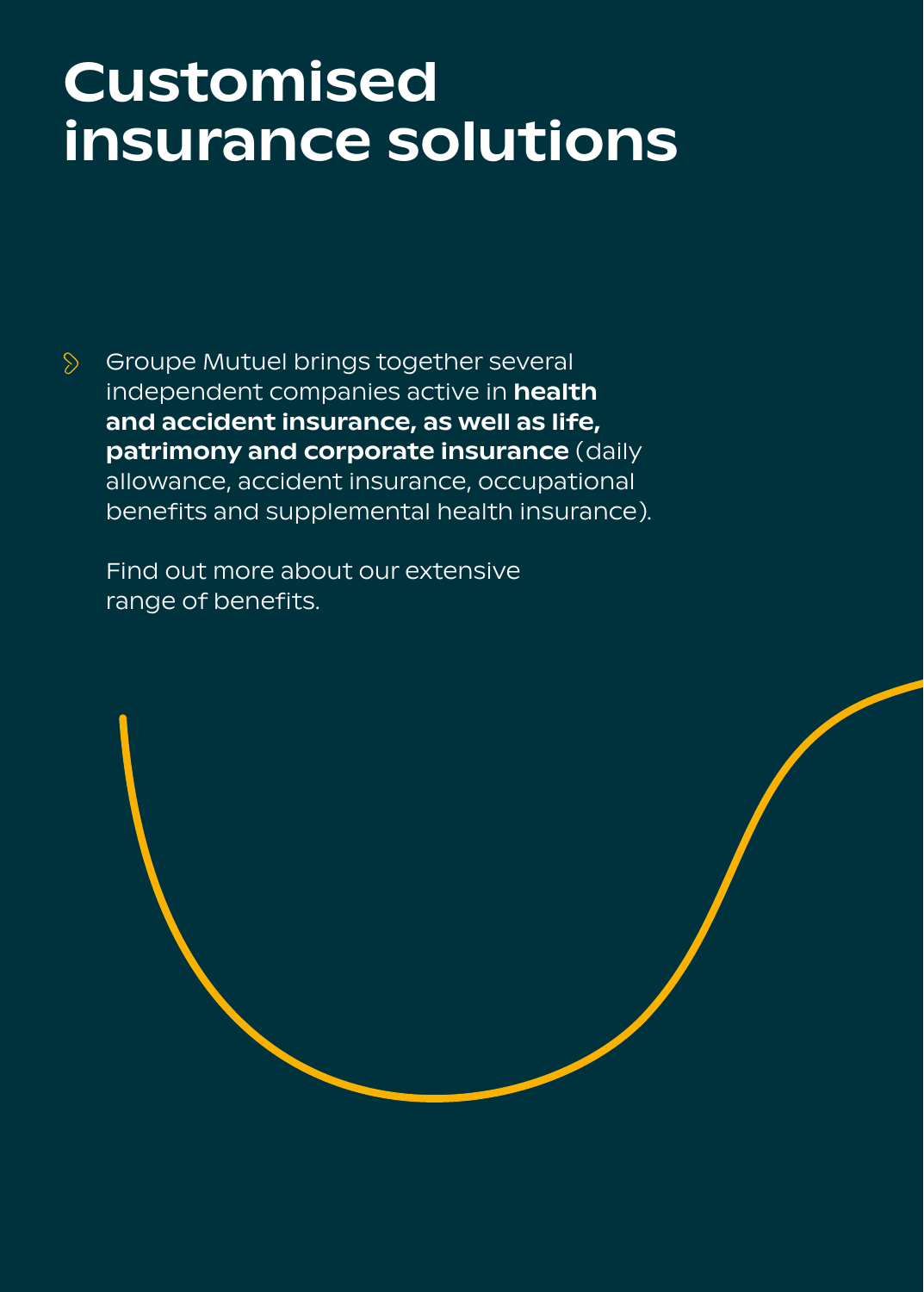